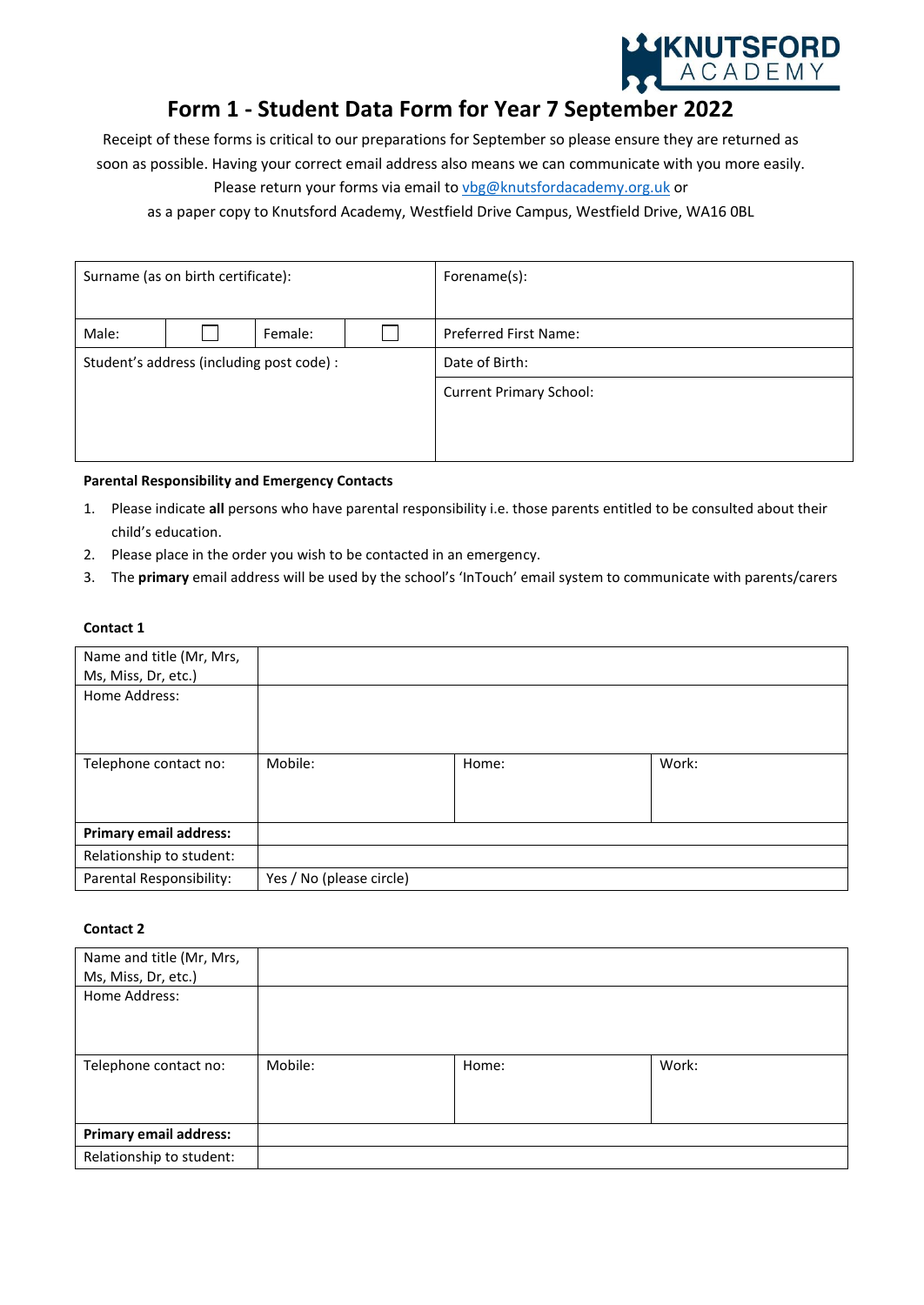|                          |          | LLIKNUTSFORD<br>ACADEMY |
|--------------------------|----------|-------------------------|
| Parental Responsibility: | Yes / No |                         |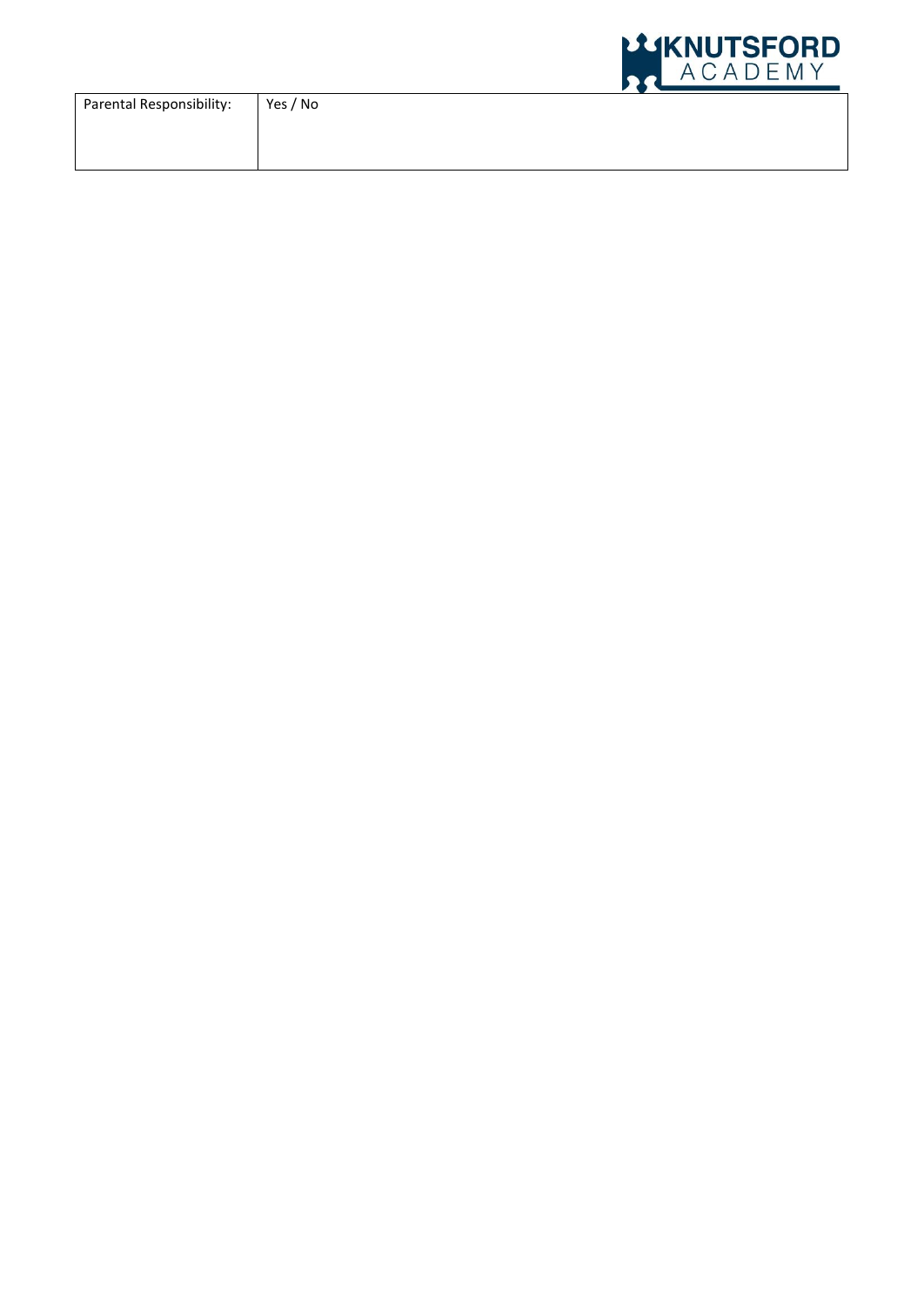

# **Contact 3**

| Name and title (Mr, Mrs, |                          |       |       |
|--------------------------|--------------------------|-------|-------|
| Ms, Miss, Dr, etc.)      |                          |       |       |
| Home Address:            |                          |       |       |
|                          |                          |       |       |
|                          |                          |       |       |
|                          |                          |       |       |
| Telephone contact no:    | Mobile:                  | Home: | Work: |
|                          |                          |       |       |
|                          |                          |       |       |
|                          |                          |       |       |
| Primary email address:   |                          |       |       |
| Relationship to student: |                          |       |       |
| Parental Responsibility: | Yes / No (please circle) |       |       |

# **GP/Medical Centre Name: ....................................................................................................................................................**

| Medical Information: Does your child have problems/suffer with any of the following?             |
|--------------------------------------------------------------------------------------------------|
| Vision, hearing, asthma, hay fever, eczema, epilepsy, diabetes, severe allergies (please circle) |
|                                                                                                  |
|                                                                                                  |
|                                                                                                  |

| <b>Travel to school</b> (please tick appropriate choice)                                                                                                                                                                                                     |         |            |                                               |                        |  |                                              |       |
|--------------------------------------------------------------------------------------------------------------------------------------------------------------------------------------------------------------------------------------------------------------|---------|------------|-----------------------------------------------|------------------------|--|----------------------------------------------|-------|
| School bus                                                                                                                                                                                                                                                   | Train L | Public bus | Walks <sup>1</sup>                            | $Car \mid \; \; \vert$ |  | Taxi                                         | Cycle |
| <b>Parent Pay (see Sec 7 of Welcome Guide)</b>                                                                                                                                                                                                               |         |            |                                               |                        |  |                                              |       |
| Do you agree to your son/daughter being registered on the Academy's biometric cashless catering system?<br>Yes  <br>No l<br><b>Free School Meals (see Sec 6 of Welcome Guide)</b><br>Is your son/daughter eligible for Free School Meals: Yes $\Box$<br>No l |         |            |                                               |                        |  |                                              |       |
| <b>First Language:</b>                                                                                                                                                                                                                                       |         |            | <b>Ethnicity:</b> see Sec 13 of Welcome Guide |                        |  | <b>Religion:</b> see Sec 13 of Welcome guide |       |
|                                                                                                                                                                                                                                                              |         |            |                                               |                        |  |                                              |       |
| Consent for Acceptable Use Policy for Internet Based Technologies: (see Sec 13 of Welcome Guide)                                                                                                                                                             |         |            |                                               |                        |  |                                              |       |
| My son/daughter and I have read and understand the Acceptable Use Policy for Internet Based Technologies and I agree<br>that he/she will abide by it and use the school computer facilities in a responsible manner<br>Yes  <br>No <sub>1</sub>              |         |            |                                               |                        |  |                                              |       |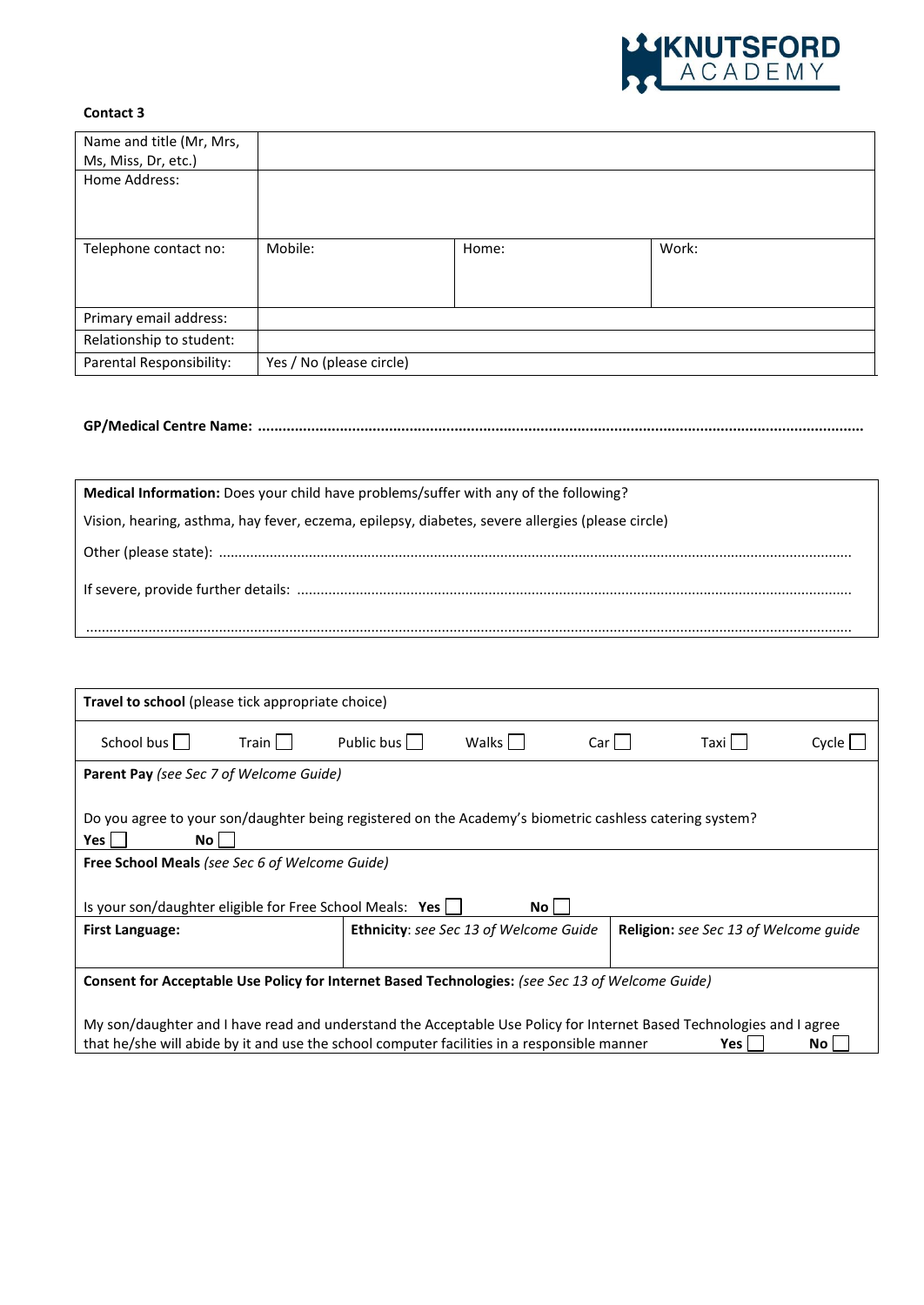

#### **KNUTSFORD ACADEMY DATA CONSENT FORM – PUPIL PERSONAL DATA**

#### **About providing data consent**

During your child's time with us we will gather information about them which we will use for various purposes. A Privacy Notice has been provided to you in relation to the use of this information, which is also available on the Academy's website.

### <https://www.knutsfordacademy.org.uk/policies/>

There are some things that we cannot do unless you tell us that we can. Please could you read this form very carefully and tick the appropriate options. This will let us know which of these things you are happy for us to do, and which you are not. A form detailing your response either way is required to be returned for your child.

#### **Getting in touch with us**

You may change your mind in relation to any of the consents that you have provided at any time in the future by getting in touch with the Academy.

#### **Photographs and Videos**

Some of the information in the attached table below includes asking for consent in relation to the use of photographs and videos of your child. We assure you that we take very seriously the issue to potential misuse of photographs and videos of our pupils, and have the following measures in place:

- The control of access to the photographs taken of your child and ensuring they are stored securely and in line with the Academy's Document Retention Policy <https://www.knutsfordacademy.org.uk/policies/>
- Details of the specific consents relating to your child and the use of their photograph is captured within the Academy's Pupil database to ensure they are used in accordance with your wishes.
- Members of staff will always check with students at the point of taking a photograph or video that they are willing to be included.

As an Academy we are very proud of the achievements of all of our pupils and we want to be able to celebrate these achievements both in the Academy and with others. We may also want to report on significant events which involve our pupils. This will involve providing information about involvement in certain activities (ie Sports, Music, Performing Arts, etc).

|                                                                                     | Yes | No |
|-------------------------------------------------------------------------------------|-----|----|
| In order to celebrate my child's achievements I am happy for the Academy to use     |     |    |
| photographs/videos of my child                                                      |     |    |
| The following information about my child may also be used with the above: Name,     |     |    |
| Class, Year Group.                                                                  |     |    |
| I am happy for the information selected above to be used in various internal and    |     |    |
| external publications such as the school website and intranet, prospectus and other |     |    |
| promotional material, social media sites and in external and internal media.        |     |    |